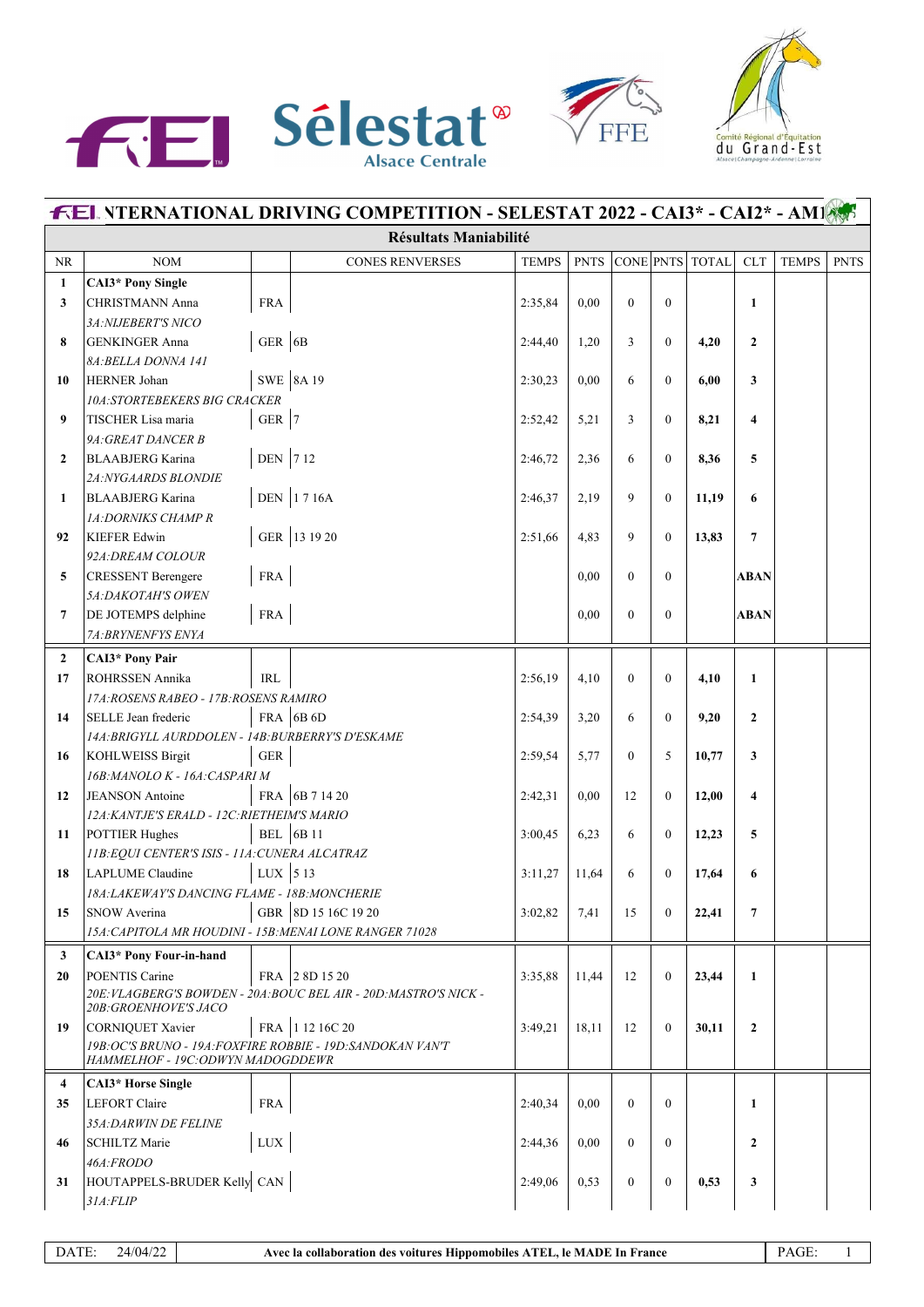





|    | <b>FEL NTERNATIONAL DRIVING COMPETITION - SELESTAT 2022 - CAI3* - CAI2* - AM145</b>                                     |                    |                        |              |             |           |                  |              |                         |              |             |  |
|----|-------------------------------------------------------------------------------------------------------------------------|--------------------|------------------------|--------------|-------------|-----------|------------------|--------------|-------------------------|--------------|-------------|--|
|    | <b>Résultats Maniabilité</b>                                                                                            |                    |                        |              |             |           |                  |              |                         |              |             |  |
| NR | NOM                                                                                                                     |                    | <b>CONES RENVERSES</b> | <b>TEMPS</b> | <b>PNTS</b> | CONE PNTS |                  | <b>TOTAL</b> | ${\rm CLT}$             | <b>TEMPS</b> | <b>PNTS</b> |  |
| 38 | OLIVE Jean michel                                                                                                       | $FRA$ <sup>1</sup> |                        | 2:31,53      | 0.00        | 3         | $\mathbf{0}$     | 3,00         | $\overline{\mathbf{4}}$ |              |             |  |
|    | 38A: ALEJA DE MESENGUY                                                                                                  |                    |                        |              |             |           |                  |              |                         |              |             |  |
| 25 | MEUWIS Jonathan                                                                                                         | BEL $ 14$          |                        | 2:39,32      | 0,00        | 3         | $\mathbf{0}$     | 3,00         | 5                       |              |             |  |
|    | <b>25B: HAPPY DES CERISIERS</b>                                                                                         |                    |                        |              |             |           |                  |              |                         |              |             |  |
| 44 | <b>UNZEITIG</b> Anne                                                                                                    | GER $ 4$           |                        | 2:44,61      | 0,00        | 3         | $\mathbf{0}$     | 3,00         | 6                       |              |             |  |
|    | 44A:DE NIRO 29                                                                                                          |                    |                        |              |             |           |                  |              |                         |              |             |  |
| 34 | GARCIA Didier                                                                                                           | FRA $\vert$ 5      |                        | 2:52,63      | 2,32        | 3         | $\mathbf{0}$     | 5,32         | $\overline{7}$          |              |             |  |
|    | 34A: GUILLAUME SWING                                                                                                    |                    |                        |              |             |           |                  |              |                         |              |             |  |
| 21 | <b>BÖSCH Alexander</b><br>21A: FINESSE 374                                                                              | AUT 3 20           |                        | 2:35,84      | 0,00        | 6         | $\boldsymbol{0}$ | 6,00         | 8                       |              |             |  |
| 33 | <b>DESCHAMPS</b> Clement                                                                                                |                    | FRA 13 20              | 2:37,44      | 0,00        | 6         | $\boldsymbol{0}$ | 6,00         | 9                       |              |             |  |
|    | 33A: BRUME DE CHABLIS                                                                                                   |                    |                        |              |             |           |                  |              |                         |              |             |  |
| 86 | GÄNSHIRT Fabian                                                                                                         |                    | GER 15 17              | 2:44,03      | 0.00        | 6         | $\mathbf{0}$     | 6,00         | 10                      |              |             |  |
|    | <b>86A: FREDDIE MERCURY T</b>                                                                                           |                    |                        |              |             |           |                  |              |                         |              |             |  |
| 45 | <b>SCHILTZ Franz</b>                                                                                                    |                    | LUX 4713               | 2:41,04      | 0,00        | 9         | $\mathbf{0}$     | 9,00         | 11                      |              |             |  |
|    | 45A: SAN REMO ROYAL                                                                                                     |                    |                        |              |             |           |                  |              |                         |              |             |  |
| 37 | MEYSON Stephane                                                                                                         |                    | FRA 12 14 15           | 2:48,59      | 0,30        | 9         | $\mathbf{0}$     | 9,30         | 12                      |              |             |  |
|    | 37A: VOLKER                                                                                                             |                    |                        |              |             |           |                  |              |                         |              |             |  |
| 32 | AILLAUD Magalie                                                                                                         | FRA 513            |                        | 2:56,94      | 4,47        | 6         | $\boldsymbol{0}$ | 10,47        | 13                      |              |             |  |
|    | 32A: IMPERIO                                                                                                            |                    |                        |              |             |           |                  |              |                         |              |             |  |
| 36 | LEFORT Claire                                                                                                           |                    | FRA 578A17             | 2:45,30      | 0,00        | 12        | $\boldsymbol{0}$ | 12,00        | 14                      |              |             |  |
|    | 36A:EDUWARD                                                                                                             |                    |                        |              |             |           |                  |              |                         |              |             |  |
| 23 | CLAEYS Pieter                                                                                                           |                    | BEL 6C 16C 18 20       | 2:46,45      | 0.00        | 12        | $\mathbf{0}$     | 12,00        | 15                      |              |             |  |
|    | 23A:LEONORA BV                                                                                                          |                    |                        |              |             |           |                  |              |                         |              |             |  |
| 28 | <b>RENIER Sylvie</b>                                                                                                    | <b>BEL</b> 78A     |                        | 3:03,33      | 7,67        | 6         | $\boldsymbol{0}$ | 13,67        | 16                      |              |             |  |
|    | 28A:HARALD                                                                                                              |                    |                        |              |             |           |                  |              |                         |              |             |  |
| 39 | <b>VERNAY Benoit</b>                                                                                                    |                    | FRA 371520             | 2:53,47      | 2,74        | 12        | $\boldsymbol{0}$ | 14,74        | 17                      |              |             |  |
|    | 39B: CLINT                                                                                                              |                    |                        |              |             |           |                  |              |                         |              |             |  |
| 22 | <b>BÖSCH Alexander</b>                                                                                                  |                    | AUT 145711             | 2:46,70      | 0,00        | 15        | $\boldsymbol{0}$ | 15,00        | 18                      |              |             |  |
|    | 22A:BAMBUCCA                                                                                                            |                    | GBR 345720             |              |             |           |                  |              |                         |              |             |  |
| 41 | MCGILL Lucy<br>41A: CASANOVA II                                                                                         |                    |                        | 2:47,10      | 0,00        | 15        | $\boldsymbol{0}$ | 15,00        | 19                      |              |             |  |
| 26 | PHILIPPOT Laure                                                                                                         |                    | BEL 578A 19            | 2:54,28      | 3,14        | 12        | $\boldsymbol{0}$ | 15,14        | 20                      |              |             |  |
|    | 26A:GALENV                                                                                                              |                    |                        |              |             |           |                  |              |                         |              |             |  |
| 24 | LEJEUNE Etienne                                                                                                         |                    | BEL 1 6D 8A 13 16C     | 2:48,50      | 0,25        | 15        | $\mathbf{0}$     | 15,25        | 21                      |              |             |  |
|    | 24A: MAY BE SPECIAL V'T WINKELVELD                                                                                      |                    |                        |              |             |           |                  |              |                         |              |             |  |
| 27 | PHILIPPOT Laure                                                                                                         |                    | BEL 7 18 20            | 3:04,94      | 8,47        | 9         | $\mathbf{0}$     | 17,47        | 22                      |              |             |  |
|    | 27A: QC DREAM TIME BROZIE                                                                                               |                    |                        |              |             |           |                  |              |                         |              |             |  |
| 47 | THIBAUT-MCCAW Maureen                                                                                                   |                    | LUX 24716C20           | 3:10,50      | 11,25       | 15        | $\mathbf{0}$     | 26,25        | 23                      |              |             |  |
|    | 47A: V LUCA R                                                                                                           |                    |                        |              |             |           |                  |              |                         |              |             |  |
| 5  | CAI3* Horse Pair                                                                                                        |                    |                        |              |             |           |                  |              |                         |              |             |  |
| 49 | <b>BÖSCH</b> Stefan                                                                                                     |                    | AUT 13 20              | 2:57,79      | 0,00        | 6         | $\boldsymbol{0}$ | 6,00         | $\mathbf{1}$            |              |             |  |
|    | 49A: DADDY'S SUNSHINE 2 - 49C: FREESTYLE 3                                                                              |                    |                        |              |             |           |                  |              |                         |              |             |  |
| 52 | <b>VOGEL Francois</b>                                                                                                   |                    | FRA 6A 13 17           | 3:03,25      | 0,00        | 9         | $\boldsymbol{0}$ | 9,00         | $\overline{2}$          |              |             |  |
|    | 52A: NERUDA DE JAU - 52B: NESS DE NOAILLY                                                                               |                    |                        |              |             |           |                  |              |                         |              |             |  |
| 53 | MALGET Claude                                                                                                           |                    | LUX $6D8B16C$          | 3:06,02      | 0,51        | 9         | $\boldsymbol{0}$ | 9,51         | 3                       |              |             |  |
|    | 53C: DUKAT - 53A: CAMEE MCL                                                                                             |                    |                        |              |             |           |                  |              |                         |              |             |  |
| 51 | <b>KENCK</b> Patricia                                                                                                   |                    | FRA 4515               | 3:21,86      | 8,43        | 9         | $\boldsymbol{0}$ | 17,43        | $\overline{\mathbf{4}}$ |              |             |  |
|    | 51A: HUXLEY - 51B: NARCYZ                                                                                               |                    |                        |              |             |           |                  |              |                         |              |             |  |
|    | PAGE:<br>DATE:<br>24/04/22<br>$\overline{2}$<br>Avec la collaboration des voitures Hippomobiles ATEL, le MADE In France |                    |                        |              |             |           |                  |              |                         |              |             |  |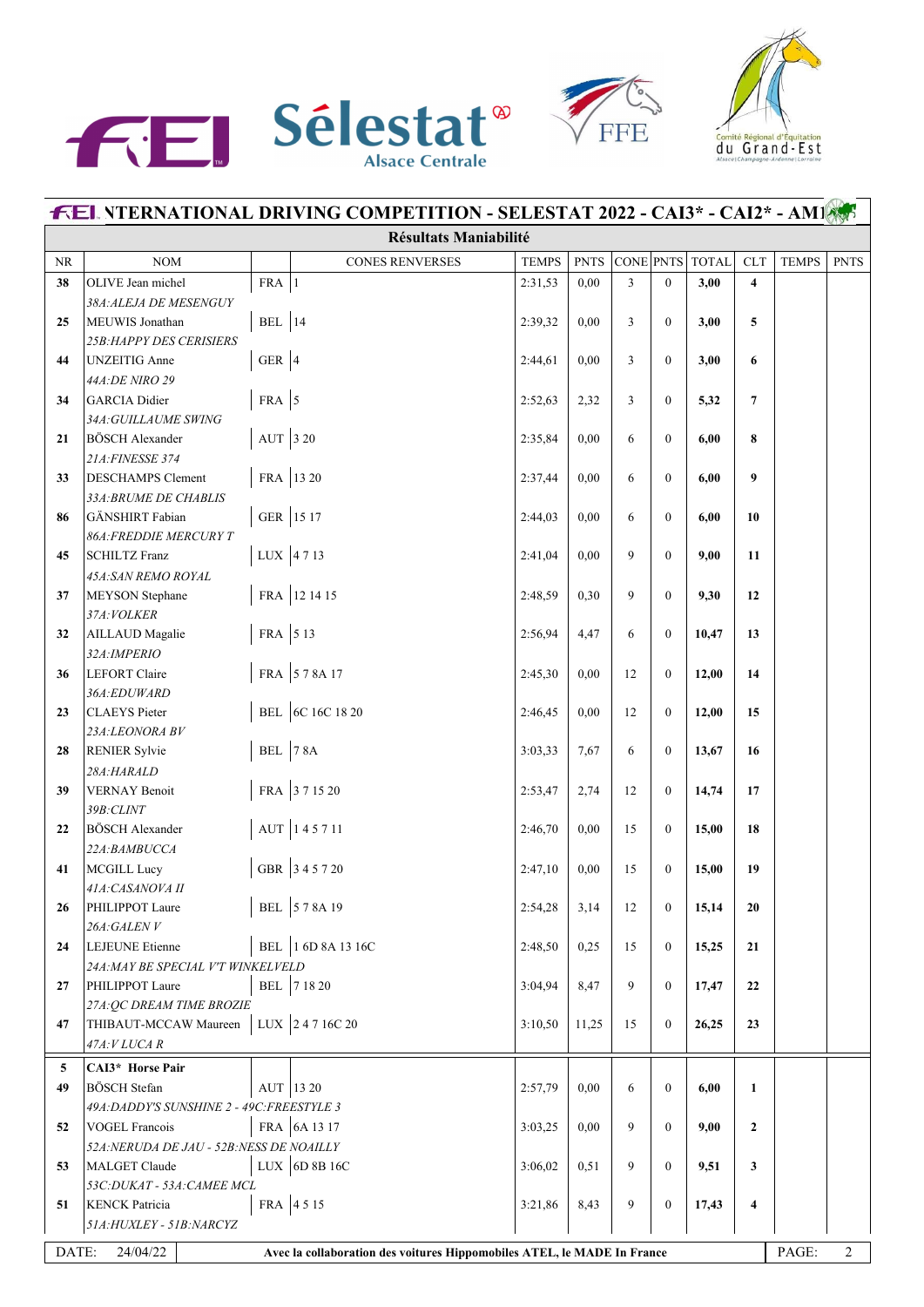





| <b>FEL NTERNATIONAL DRIVING COMPETITION - SELESTAT 2022 - CAI3* - CAI2* - AM1</b>                     |                                                              |             |                                                                     |              |             |                |                  |                 |                         |              |             |  |
|-------------------------------------------------------------------------------------------------------|--------------------------------------------------------------|-------------|---------------------------------------------------------------------|--------------|-------------|----------------|------------------|-----------------|-------------------------|--------------|-------------|--|
|                                                                                                       |                                                              |             | <b>Résultats Maniabilité</b>                                        |              |             |                |                  |                 |                         |              |             |  |
| <b>NR</b>                                                                                             | <b>NOM</b>                                                   |             | <b>CONES RENVERSES</b>                                              | <b>TEMPS</b> | <b>PNTS</b> |                |                  | CONE PNTS TOTAL | ${\rm CLT}$             | <b>TEMPS</b> | <b>PNTS</b> |  |
| 50                                                                                                    | <b>DELMAS</b> Diane                                          |             | FRA 5710111216A                                                     | 3:07,32      | 1,16        | 18             | $\mathbf{0}$     | 19,16           | 5                       |              |             |  |
|                                                                                                       | 50A: CELLAKERNA IFCE - 50B: CURIANTHA IFCE                   |             |                                                                     |              |             |                |                  |                 |                         |              |             |  |
| 6                                                                                                     | <b>CAI2*</b> Pony Single                                     |             |                                                                     |              |             |                |                  |                 |                         |              |             |  |
| 55                                                                                                    | SCOTT Lucy                                                   | GBR 5 13    |                                                                     | 2:47,01      | 1,51        | 6              | $\boldsymbol{0}$ | 7,51            | $\mathbf{1}$            |              |             |  |
|                                                                                                       | 55A: TRICKLEBANK MAESTRO                                     |             |                                                                     |              |             |                |                  |                 |                         |              |             |  |
| 54                                                                                                    | <b>BUCK Robert</b>                                           |             | GBR 5 13 14 16                                                      | 3:01.98      | 8,99        | 12             | $\mathbf{0}$     | 20,99           | $\mathbf{2}$            |              |             |  |
|                                                                                                       | <b>54A: THORNEYSIDE EMPORER</b>                              |             |                                                                     |              |             |                |                  |                 |                         |              |             |  |
| 91                                                                                                    | HERTKORN-KIEFER Katrin                                       |             | GER 18A 20                                                          | 3:15,96      | 15,98       | 9              | $\mathbf{0}$     | 24,98           | 3                       |              |             |  |
|                                                                                                       | 91A: DESPERADO 239                                           |             |                                                                     |              |             |                |                  |                 |                         |              |             |  |
| 87                                                                                                    | SCHLEICHER Kai Maria                                         | ${\tt GER}$ |                                                                     |              | 0,00        | $\theta$       | $\boldsymbol{0}$ |                 | ABAN                    |              |             |  |
|                                                                                                       | 87A: CHIP CHAP COCONUT                                       |             |                                                                     |              |             |                |                  |                 |                         |              |             |  |
| $\overline{7}$                                                                                        | <b>CAI2*</b> Pony Pair                                       |             |                                                                     |              |             |                |                  |                 |                         |              |             |  |
| 56                                                                                                    | <b>TOUBLANC Mathieu</b>                                      | $FRA$ 5     |                                                                     |              | 0,00        | 3              | $\mathbf{0}$     |                 | <b>ELIM</b>             |              |             |  |
|                                                                                                       | 56B: BAGATELE DE CHATILLON - 56C: BYZANCE DE CHATILLON       |             |                                                                     |              |             |                |                  |                 |                         |              |             |  |
| 8                                                                                                     | CAI2* Pony Four-in-hand                                      |             |                                                                     |              |             |                |                  |                 |                         |              |             |  |
| 57                                                                                                    | LENORMAND Eric                                               |             | FRA 25 6C 7 12 15 16A 20                                            | 4:09.39      | 39,20       | 24             | $\mathbf{0}$     | 63,20           | $\mathbf{1}$            |              |             |  |
|                                                                                                       |                                                              |             | 57B: MAESTOSO XLVII 5 15 - 57A: INCITATO III 122 - 57C: NEAPOLITANO |              |             |                |                  |                 |                         |              |             |  |
|                                                                                                       | XXIX-137 - 57E: CONVERSANO STRANA IX                         |             |                                                                     |              |             |                |                  |                 |                         |              |             |  |
| 9                                                                                                     | <b>CAI2*</b> Horse Single                                    |             |                                                                     |              |             |                |                  |                 |                         |              |             |  |
| 58                                                                                                    | OLIVE Jean michel                                            | <b>FRA</b>  |                                                                     | 2:59,11      | 4,06        | $\overline{0}$ | $\mathbf{0}$     | 4,06            | 1                       |              |             |  |
|                                                                                                       | 58A: HABIKA BALA                                             |             |                                                                     |              |             |                |                  |                 |                         |              |             |  |
| 59                                                                                                    | VERNAY Benoit                                                |             | FRA 13 20                                                           | 3:06,93      | 7,97        | 6              | $\mathbf{0}$     | 13,97           | $\mathbf{2}$            |              |             |  |
|                                                                                                       | 59A: CHAN DU BOIS ROND                                       |             |                                                                     |              |             |                |                  |                 |                         |              |             |  |
| В                                                                                                     | <b>Under 25 Drivers Pony Singl</b>                           |             |                                                                     |              |             |                |                  |                 |                         |              |             |  |
| 62                                                                                                    | LENORMAND Valentine                                          | <b>FRA</b>  |                                                                     | 2:43,30      | 0,00        | $\mathbf{0}$   | $\mathbf{0}$     |                 | $\mathbf{1}$            |              |             |  |
| 60                                                                                                    | <b>62A: UDERZO DES TEMPLIERS</b><br><b>FELGUEIRAS Romane</b> | FRA 13      |                                                                     | 2:51,69      | 3,85        | 3              | $\mathbf{0}$     | 6,85            | $\mathbf{2}$            |              |             |  |
|                                                                                                       | <b>60A:ATOS DU CARBONEL</b>                                  |             |                                                                     |              |             |                |                  |                 |                         |              |             |  |
| 63                                                                                                    | TISCHER Lisa maria                                           | ${\tt GER}$ |                                                                     | 3:02,75      | 9,38        | $\theta$       | $\mathbf{0}$     | 9,38            | 3                       |              |             |  |
|                                                                                                       | <b>63A:NEW YORK</b>                                          |             |                                                                     |              |             |                |                  |                 |                         |              |             |  |
| 61                                                                                                    | <b>LENNE</b> Louise                                          |             | FRA 3519                                                            | 2:55.68      | 5,84        | 9              | $\mathbf{0}$     | 14,84           | $\overline{\mathbf{4}}$ |              |             |  |
|                                                                                                       | 61A: VITA NOVA'S ASHLEIGH CHANEL                             |             |                                                                     |              |             |                |                  |                 |                         |              |             |  |
| $\mathbf C$                                                                                           | <b>Under 25 Drivers Pony Pair</b>                            |             |                                                                     |              |             |                |                  |                 |                         |              |             |  |
| 64                                                                                                    | HENSEL Lena                                                  | GER 20      |                                                                     | 2:55,36      | 2,18        | 3              | $\boldsymbol{0}$ | 5,18            | $\mathbf{1}$            |              |             |  |
|                                                                                                       | 64A:BONNI - 64B:NIKKI                                        |             |                                                                     |              |             |                |                  |                 |                         |              |             |  |
| 65                                                                                                    | REINHARDT Leon zacharias                                     |             | GER 19 20                                                           | 3:16,48      | 12,74       | 6              | $\boldsymbol{0}$ | 18,74           | $\mathbf{2}$            |              |             |  |
|                                                                                                       | 65A: BÜNTEEICHEN-MAMBO - 65C: TURNINA'S RIANO                |             |                                                                     |              |             |                |                  |                 |                         |              |             |  |
| D                                                                                                     | <b>Under 25 Drivers Horse Sing</b>                           |             |                                                                     |              |             |                |                  |                 |                         |              |             |  |
| 88                                                                                                    | ASSAILLY Celia                                               | FRA $ 4$    |                                                                     | 2:51,99      | 0,50        | 3              | $\boldsymbol{0}$ | 3,50            | $\mathbf{1}$            |              |             |  |
|                                                                                                       | 88A: CAMBIO                                                  |             |                                                                     |              |             |                |                  |                 |                         |              |             |  |
| 69                                                                                                    | <b>UNZEITIG</b> Anne                                         | ${\tt GER}$ |                                                                     | 3:02,65      | 5,83        | $\overline{0}$ | $\boldsymbol{0}$ | 5,83            | $\mathbf{2}$            |              |             |  |
|                                                                                                       | 69A:ROSEMAN 3                                                |             |                                                                     |              |             |                |                  |                 |                         |              |             |  |
| 68                                                                                                    | SCHUBERT Ciara                                               | GER 37      |                                                                     | 2:57,90      | 3,45        | 6              | $\boldsymbol{0}$ | 9,45            | 3                       |              |             |  |
|                                                                                                       | 68A: ENERGY 19                                               |             |                                                                     |              |             |                |                  |                 |                         |              |             |  |
| 67                                                                                                    | <b>SCHUBERT Ciara</b>                                        | GER $ 6C 7$ |                                                                     | 3:00,32      | 4,66        | 6              | $\boldsymbol{0}$ | 10,66           | $\overline{\mathbf{4}}$ |              |             |  |
|                                                                                                       | 67A:LASSILA                                                  |             |                                                                     |              |             |                |                  |                 |                         |              |             |  |
| 66                                                                                                    | <b>RISCH Valentin</b>                                        |             | FRA 3720                                                            | 2:57,50      | 3,25        | 9              | $\mathbf{0}$     | 12,25           | 5                       |              |             |  |
|                                                                                                       | 66A: VALENTINO                                               |             |                                                                     |              |             |                |                  |                 |                         |              |             |  |
| PAGE:<br>24/04/22<br>DATE:<br>Avec la collaboration des voitures Hippomobiles ATEL, le MADE In France |                                                              |             |                                                                     |              |             |                |                  |                 |                         | 3            |             |  |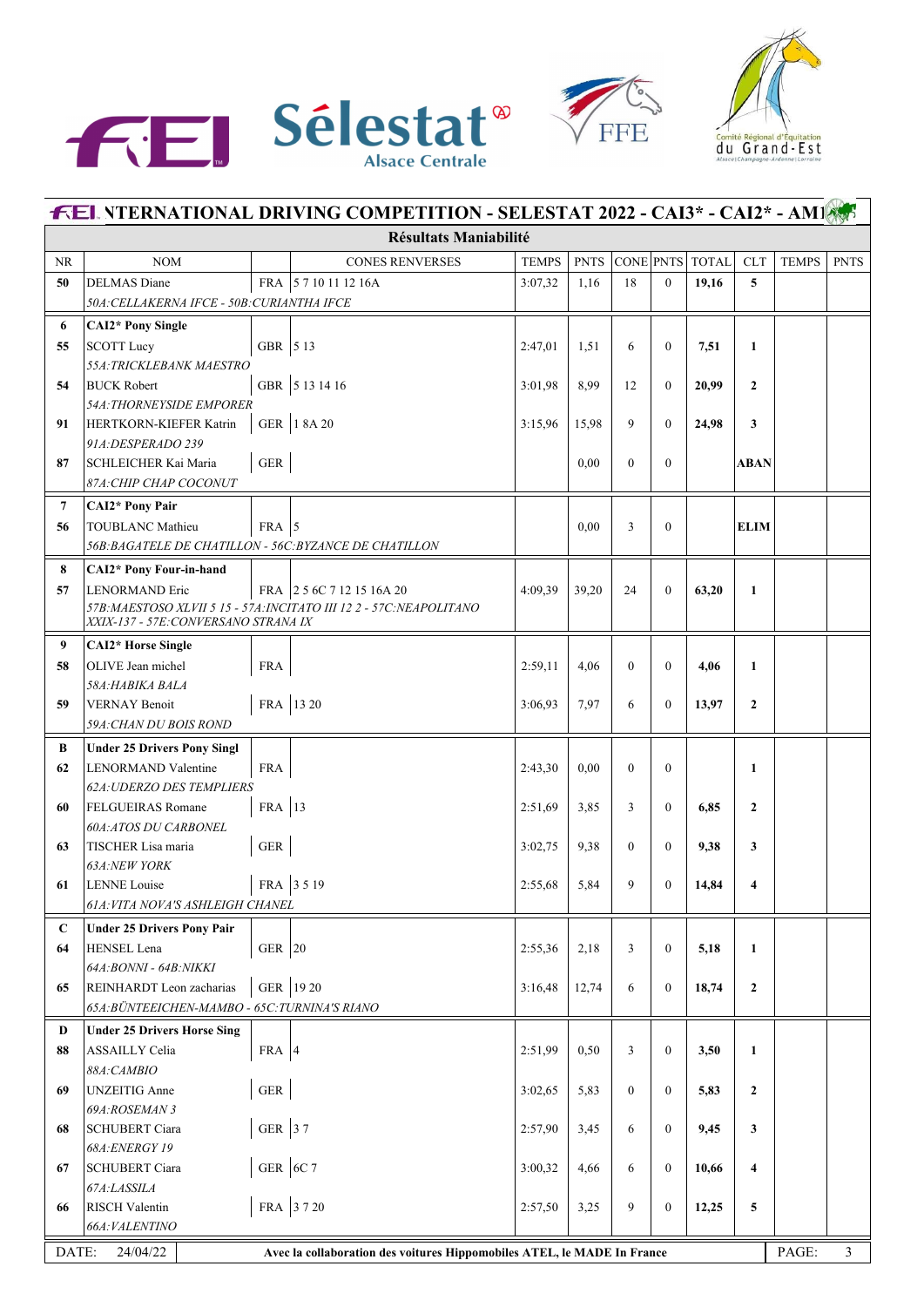





| <b>FEL YTERNATIONAL DRIVING COMPETITION - SELESTAT 2022 - CAI3* - CAI2* - AMI</b> |                                                                           |             |                                                                         |              |             |                |                  |                 |                         |              |             |  |
|-----------------------------------------------------------------------------------|---------------------------------------------------------------------------|-------------|-------------------------------------------------------------------------|--------------|-------------|----------------|------------------|-----------------|-------------------------|--------------|-------------|--|
|                                                                                   | <b>Résultats Maniabilité</b>                                              |             |                                                                         |              |             |                |                  |                 |                         |              |             |  |
| NR                                                                                | <b>NOM</b>                                                                |             | <b>CONES RENVERSES</b>                                                  | <b>TEMPS</b> | <b>PNTS</b> |                |                  | CONE PNTS TOTAL | <b>CLT</b>              | <b>TEMPS</b> | <b>PNTS</b> |  |
| ${\bf E}$                                                                         | <b>Juniors Pony Single</b>                                                |             |                                                                         |              |             |                |                  |                 |                         |              |             |  |
| 75                                                                                | HÜSGES Laura                                                              | <b>GER</b>  |                                                                         | 2:55,33      | 5,67        | $\theta$       | $\mathbf{0}$     | 5,67            | $\mathbf{1}$            |              |             |  |
|                                                                                   | 75A: TITUS 195                                                            |             |                                                                         |              |             |                |                  |                 |                         |              |             |  |
| 79                                                                                | <b>ROHRSSEN Kris</b>                                                      |             | IRL 6C 13                                                               | 2:32,32      | 0,00        | 6              | $\theta$         | 6,00            | $\overline{2}$          |              |             |  |
|                                                                                   | 79A: CHECKMATE                                                            |             |                                                                         |              |             |                |                  |                 |                         |              |             |  |
| 72                                                                                | JUNG Julia                                                                |             | FRA 13 20                                                               | 2:46,57      | 1,29        | 6              | $\mathbf{0}$     | 7,29            | 3                       |              |             |  |
| 73                                                                                | 72A: TURNINA'S BUSTER<br>LENORMAND Kilian                                 | FRA 13 18   |                                                                         | 2:49,37      | 2,69        | 6              | $\Omega$         | 8,69            | $\overline{\mathbf{4}}$ |              |             |  |
|                                                                                   | 73B: CHOUCHENN DE DIEGE                                                   |             |                                                                         |              |             |                |                  |                 |                         |              |             |  |
| 89                                                                                | NOTTRET Anthony                                                           |             | FRA 6B 15 20                                                            | 2:37,48      | 0.00        | 9              | $\overline{0}$   | 9,00            | 5                       |              |             |  |
|                                                                                   | 89A: CYRANO DU BEC                                                        |             |                                                                         |              |             |                |                  |                 |                         |              |             |  |
| 70                                                                                | SCHMID Sophia                                                             |             | AUT 12 13 20                                                            | 2:43,38      | 0.00        | 9              | $\overline{0}$   | 9,00            | 6                       |              |             |  |
|                                                                                   | 70A: FLEX 2                                                               |             |                                                                         |              |             |                |                  |                 |                         |              |             |  |
| 77                                                                                | <b>SCHLEICHER Pia</b>                                                     |             | GER 18 20                                                               | 3:03,88      | 9,94        | 6              | $\Omega$         | 15,94           | 7                       |              |             |  |
|                                                                                   | 77A: TRALLALA 2                                                           |             |                                                                         |              |             |                |                  |                 |                         |              |             |  |
| 74                                                                                | <b>AMEND</b> Pauline                                                      |             | GER 3 10 13 14 16 20                                                    | 2:48,20      | 2,10        | 18             | $\Omega$         | 20,10           | 8                       |              |             |  |
|                                                                                   | 74A: CLAIRE                                                               |             |                                                                         |              |             |                |                  |                 |                         |              |             |  |
| 78                                                                                | STOLZENBERGER Philipp                                                     | GER $ 13$   |                                                                         | 3:19,06      | 17,53       | 3              | $\mathbf{0}$     | 20,53           | 9                       |              |             |  |
|                                                                                   | 78A: GALILEO 153                                                          |             |                                                                         |              |             |                |                  |                 |                         |              |             |  |
| 71                                                                                | FASSEL Perlane                                                            |             | FRA 3457912151920                                                       | 2:54,58      | 5,29        | 27             | $\overline{0}$   | 32,29           | 10                      |              |             |  |
|                                                                                   | 71A: ELITE D'IDEALE                                                       |             |                                                                         |              |             |                |                  |                 |                         |              |             |  |
| F                                                                                 | <b>Juniors Pony Pair</b>                                                  |             |                                                                         |              |             |                |                  |                 |                         |              |             |  |
| 80                                                                                | <b>ANDREW Max</b>                                                         | GER 3 13    |                                                                         | 3:03,97      | 6,49        | 6              | $\overline{0}$   | 12,49           | $\mathbf{1}$            |              |             |  |
|                                                                                   | 80A: LEYBUCHT LANCELOT - 80C: POLHAAR SECRET SERYDDWR                     |             |                                                                         |              |             |                |                  |                 |                         |              |             |  |
| 81                                                                                | <b>REINHARDT Malte</b><br>81A: SASKIA III - 81B: SURPRISE                 |             | GER 4 5 6A 6B 8A 8C 8D 9 13 14 20                                       | 3:20,40      | 14,70       | 33             | $\overline{0}$   | 47,70           | $\overline{2}$          |              |             |  |
|                                                                                   |                                                                           |             |                                                                         |              |             |                |                  |                 |                         |              |             |  |
| G                                                                                 | <b>Children Pony Single</b>                                               |             |                                                                         |              |             |                |                  |                 |                         |              |             |  |
| 84                                                                                | <b>BANNERT</b> Audrey<br>84A: VASCO                                       | ${\tt GER}$ |                                                                         | 2:13,15      | 0,00        | $\theta$       | $\theta$         |                 | $\mathbf{1}$            |              |             |  |
| 85                                                                                | CASTELLI Bice                                                             | <b>ITA</b>  |                                                                         | 2:25,19      | 0,00        | $\theta$       | $\overline{0}$   |                 | $\mathbf{2}$            |              |             |  |
|                                                                                   | 85A: VALENZO DE CHANDIEU                                                  |             |                                                                         |              |             |                |                  |                 |                         |              |             |  |
| 83                                                                                | LEGRET Bouly marine                                                       | $FRA$ 6C    |                                                                         | 2:22,35      | 0,00        | 3              | $\overline{0}$   | 3,00            | 3                       |              |             |  |
|                                                                                   | 83A: UNA DU BOSQUE                                                        |             |                                                                         |              |             |                |                  |                 |                         |              |             |  |
| 90                                                                                | NOTTRET Herve                                                             | FRA 13      |                                                                         | 2:26,80      | 0.00        | 3              | $\mathbf{0}$     | 3,00            | 4                       |              |             |  |
|                                                                                   | 90A: KILKENNY MOUNT                                                       |             |                                                                         |              |             |                |                  |                 |                         |              |             |  |
| 82                                                                                | AILLAUD Nuno                                                              | $FRA$ $6B$  |                                                                         | 2:26,97      | 0.00        | 3              | $\boldsymbol{0}$ | 3,00            | 5                       |              |             |  |
|                                                                                   | 82A: KANTJE'S ZILTON                                                      |             |                                                                         |              |             |                |                  |                 |                         |              |             |  |
| U                                                                                 | <b>AM 1 GP Poney Solo</b>                                                 |             |                                                                         |              |             |                |                  |                 |                         |              |             |  |
| 101                                                                               | JACOB Justine                                                             | <b>FRA</b>  |                                                                         | 2:32,61      | 0.00        | $\overline{0}$ | $\mathbf{0}$     |                 | $\mathbf{1}$            |              |             |  |
|                                                                                   | 101A:RED DRAGON V NIEUWOVERHOR                                            |             |                                                                         |              |             |                |                  |                 |                         |              |             |  |
| V                                                                                 | <b>AM 1 GP Poney Paire</b>                                                |             |                                                                         |              |             |                |                  |                 |                         |              |             |  |
| 121                                                                               | <b>CRESSENT Robin</b>                                                     | FRA 17      |                                                                         | 2:40,61      | 0,00        | 3              | $\overline{0}$   | 3,00            | $\mathbf{1}$            |              |             |  |
|                                                                                   | 121A:ROY - 121B:BOLDERSHOF MARVIN                                         |             |                                                                         |              |             |                |                  |                 |                         |              |             |  |
| 102                                                                               | CAPELLE Arthur                                                            |             | FRA 6D 15                                                               | 2:38,73      | 0.00        | 6              | $\mathbf{0}$     | 6,00            | $\mathbf{2}$            |              |             |  |
|                                                                                   | 102A: CRICCIETH KENELM - 102B: KIELSHOOP BODO OF ROSE                     | FRA 38D     |                                                                         |              |             |                |                  |                 |                         |              |             |  |
| 103                                                                               | <b>EGELE Guillaume</b><br>103A: REDWOOD FIGHTER - 103B: REDWOOD FIREBLADE |             |                                                                         | 3:49,46      | 28,23       | 6              | $\boldsymbol{0}$ | 34,23           | 3                       |              |             |  |
|                                                                                   |                                                                           |             |                                                                         |              |             |                |                  |                 |                         |              |             |  |
| $\mathbf{X}$                                                                      | <b>AM1 GP Solo</b>                                                        |             |                                                                         |              |             |                |                  |                 |                         |              |             |  |
| DATE:                                                                             | 24/04/22                                                                  |             | Avec la collaboration des voitures Hippomobiles ATEL, le MADE In France |              |             |                |                  |                 |                         | PAGE:        | 4           |  |